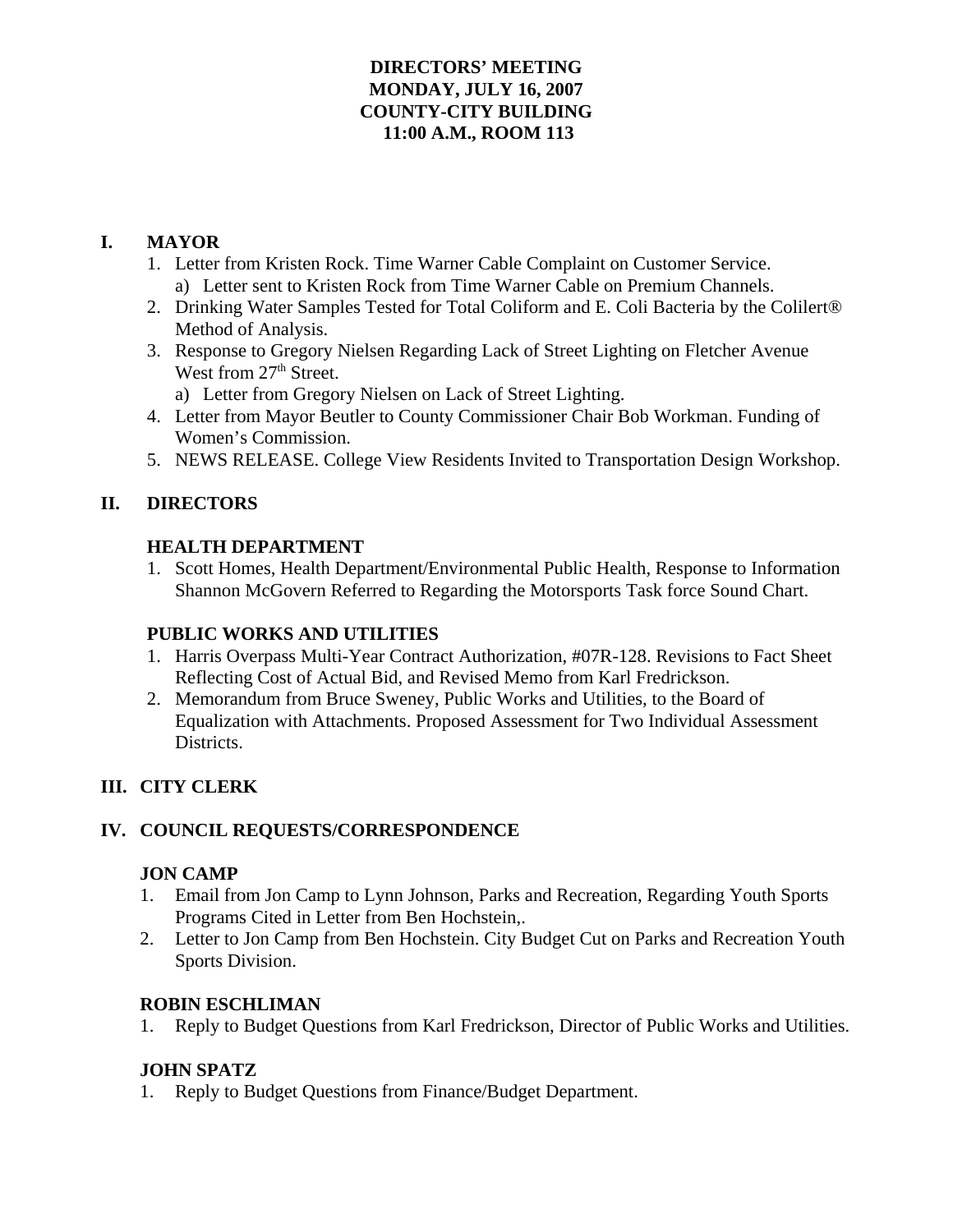## **V. MISCELLANEOUS**

- 1. Email from Ann Shrewsbury, Time Warner Cable, to Kristen Rock Regarding Email sent to City of Lincoln on Time Warner Complaint.
- 2. Email from Ann Shrewsbury, Time Warner Cable, to Kristen Rock Regarding Customer Service and Premium Channels.
- 3. Email from Shannon McGovern. Articles on Drag Strip Sound Testing.
- 4. Email from Shannon McGovern. Facts on Payment for Drag Strip Sound Testing.
- 5. Email from Shannon McGovern. Drag Race Schedule for Sound Testing.
- 6. Email from Shannon McGovern. Special Permit No. 06065.
- 7. Email from Kyle Fischer, Wendy Birdsall, Lincoln Chamber of Commerce. Lincoln Chosen as Host for 2010 National Special Olympics Games.
- 8. Letter from Hope Smith. Complaint Regarding Dr. John's Store Located at 48<sup>th</sup> and Vine Streets.
- 9. Letter from Joyce Morgan. Request to Continue to Fund the Calvert ActivAge Center for the Lincoln Area Agency on Aging.
- 10. Email from Shari Rosso. Opposed to Cuts Proposed to the City of Lincoln Youth Sports Department/Youth Sports Programs - 2,100 Youth Affected.
- 11. Letter from Betty Speidell, Speidell Monuments, Inc. Placement of the Large Lamar Billboard.
- 12. Email Letter from Gregory Nielsen, Lincoln North Creek LLC, c/o DeCameron Group Inc. Lincoln North Creek Street Lighting.
- 13. Email from Jill Kammerer. Opposed to Proposed Cuts to Lincoln Parks and Recreation Youth Athletics.
- 14. Email from Jeff Filbrandt. Great Shame the Youth Sport Programs are Targeted for Financial Cuts in the City's Budget.
- 15. Email from Wendy Sanchez. Very Disappointed the Parks and Rec Youth Sports are Being Cut in the Budget.
- 16. Letter fro Laura A. Lowe, P. Co. Incident in which Client, Carol Koch, Sustained Personal Injury. (Distributed to Council Members on 07/09/07)
- 17. Email from Deb Marlar. Walkwayoff of Old Cheney Road and 84<sup>th</sup> Streets Blocked by Mud and Vegetation.
- 18. Letter sent to Each Council Member from Ben Hochstein. Devastated the City Budget does not Include a Parks and Rec Youth Sports Division.
- 19. Email from Shannon McGovern. Motorsports Tas Force Sound Chart.

W:\FILES\CITYCOUN\WP\da071607.wpd/mmm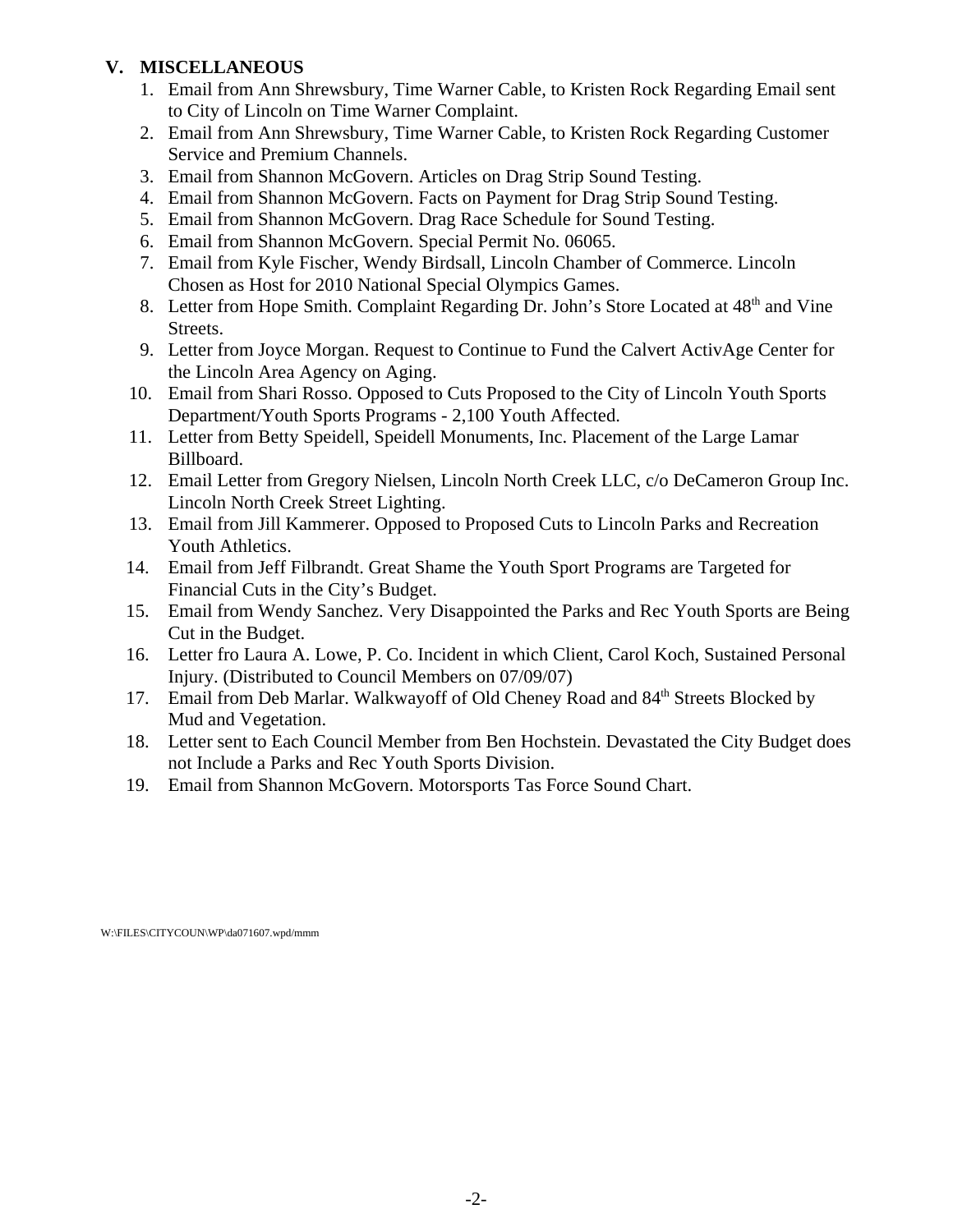### **DIRECTORS' MEETING MINUTES MONDAY, JULY 16, 2007 11:00 A.M. COUNTY/CITY BUILDING CONFERENCE ROOM 113**

**Council Members Present:** Dan Marvin, Chair; Robin Eschliman, Vice-Chair; Jon Camp**,** Jonathan Cook, Doug Emery, John Spatz, Ken Svoboda.

**Others Present:** Mayor Chris Beutler, Rick Hoppe, Trish Owen, Denise Pearce, Lin Quenzer, Darl Naumann, Mayor's Office; City Clerk Joan Ross; Dana Roper, City Attorney; Directors and Department Heads; Tammy Grammer, City Council Staff; and Coby Mach, LIBA.

Meeting convened at 11:02 a.m.

Location Announcement of the Nebraska Open Meetings Act: A Copy of the Nebraska Open Meetings Act is Located on the Wall at the Rear of this Room.

## **I. MAYOR -**

Mayor Chris Beutler stated he knows they all are making a lot of inquires now with interdepartments with respect to budget items and he's glad to hear that and hopes that will continue. He wants to encourage them to communicate with us to the extent they feel comfortable doing that on different changes and he'd be glad to help with drafting or working together on proposals or amendments if we can possibly do that in a philosophic sense.

Mayor Beutler called on Directors. Karl Fredrickson (Public Works & Utilities Director) reported at  $88<sup>th</sup>$  & Pine Lake Road where LES was installing a LED covert solar head to see what the light levels are. There are not very many installations throughout the country but the idea is the technology emergency vehicles save a lot of energy costs and look in by getting another lighting on the roadway.

Larry Williams (Human Rights Director) thanked County and City employees and those who participated in the BBQ for the Food Bank. It was very successful, we served over 528 people and raised \$2,500 for the Food Bank, so thank-you to those of you who helped out and contributed.

- 1. Letter from Kristen Rock -RE: Time Warner Cable Complaint on Customer Service. NO COMMENTS
	- a.) Letter sent to Kristen Rock from Time Warner Cable on Premium Channels. NO **COMMENTS**
- 2. Drinking Water Samples Tested for Total Coliform and E. Coli Bacteria by the Colilert® Method of Analysis. — NO COMMENTS
- 3. Response to Gregory Nielsen RE: Lack of Street Lighting on Fletcher Avenue West from 27<sup>th</sup> Street. — NO COMMENTS a.) Letter from Gregory Nielsen on Lack of Street Lighting. — NO COMMENTS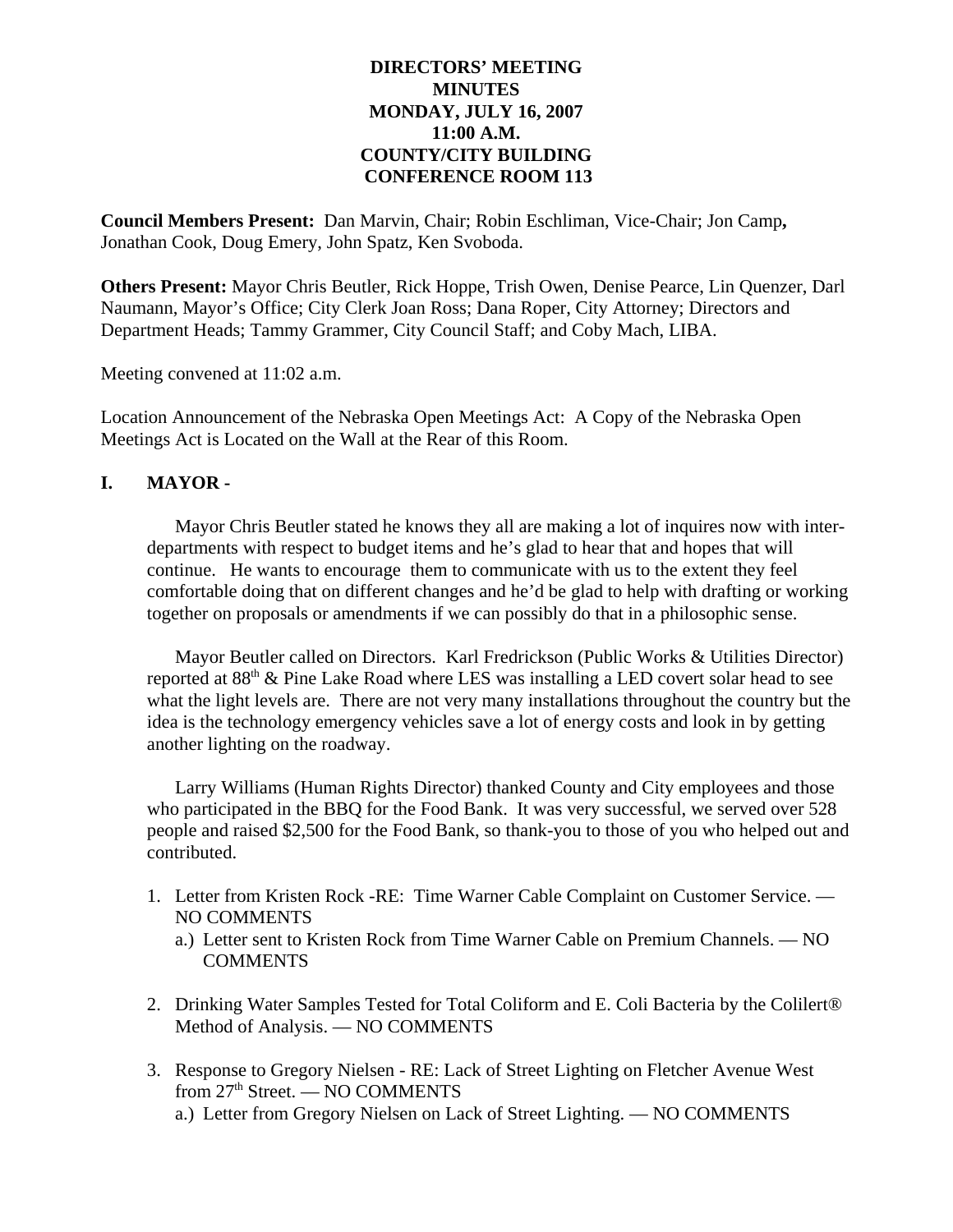- 4. Letter from Mayor Beutler to County Commissioner Chair Bob Workman RE: Funding of Women's Commission. — NO COMMENTS
- 5. NEWS RELEASE RE: College View Residents Invited to Transportation Design Workshop. — NO COMMENTS

#### **II. DIRECTORS -**

#### **HEALTH -**

1. Response from Scott Holmes to Shannon McGovern - RE: Motorsports Task force Sound Chart. — NO COMMENTS

#### **PUBLIC WORKS & UTILITIES -**

- 1. Harris Overpass Multi-Year Contract Authorization, #07R-128 Revisions to Fact Sheet Reflecting Cost of Actual Bid, and Revised Memo from Karl Fredrickson. — NO **COMMENTS**
- 2. Memo from Bruce Sweney RE: Board of Equalization with attachments Proposed Assessment for Two Individual Assessment Districts. — NO COMMENTS

### **III. CITY CLERK -**

City Clerk Joan Ross stated on their Agenda today, Items 4 & 5 will be called together. *[#4, Application of CB Holdings Inc. dba Sharkwater Lounge for a Class C liquor license at 140 N. 12th Street.; and #5, Manager application of Kolby Wood for CB Holdings Inc. dba Sharkwater Lounge at 140 N. 12<sup>th</sup> Street.]* 

Items 6 & 7 will be called together. *[#6, Application of Europe Coffee Inc. dba Europe Coffee for a Class I liquor license at 1819 "O" Street.; and #7, Manager application of Ermina Osmanovic for Europe Coffee Inc. dba Europe Coffee at 1819 "O" Street.]*

Items 10, 11, & 12 will be called together. *[#10, 07-106, Change of Zone 07031-Amending Section 27.63.470 of the Lincoln Municipal Code to add motels and hotels and the sale of alcohol for uses that meet the conditions of Sections 27.63.680 and 27.63.685 as uses approved by special permit within a planned service commercial development.; #11, 07-107, Change of Zone 07030, Application of Thomas Folsom and Donald and Susan Brouse for a change of zone from R-4 Residential District and O-3 Office Park District to H-4 General Commercial District on property generally located at S. 27<sup>th</sup> Street and Tamarin Ridge Road.; and #12, 07R-129, Special Permit 07015, Application of Thomas Folsom and Donald and Susan Brouse for a Planned Service Commercial use including a hotel with meeting room space and a restaurant, on property generally located at S.27th Street and Tamarin Ridge Road with variances of height and yard requirements.]* 

Items 13 & 14 will be called together. *[#13, 07-108, Change of Zone 07033, Amending Title 27 of the Lincoln Municipal Code to allow joint parking lots and parking garages as a permitted conditional use in the O-3, R-T, B-2, B-5, and I-3 zoning districts subject to conditions.; #14, 07R-130, Use Permit/Special Permit 19A - Application of 70<sup>th</sup> Street Properties to adjust the side yard setback to zero feet for parking at the Lincoln Surgical Center generally located at 1710 S. 70<sup>th</sup> Street.1*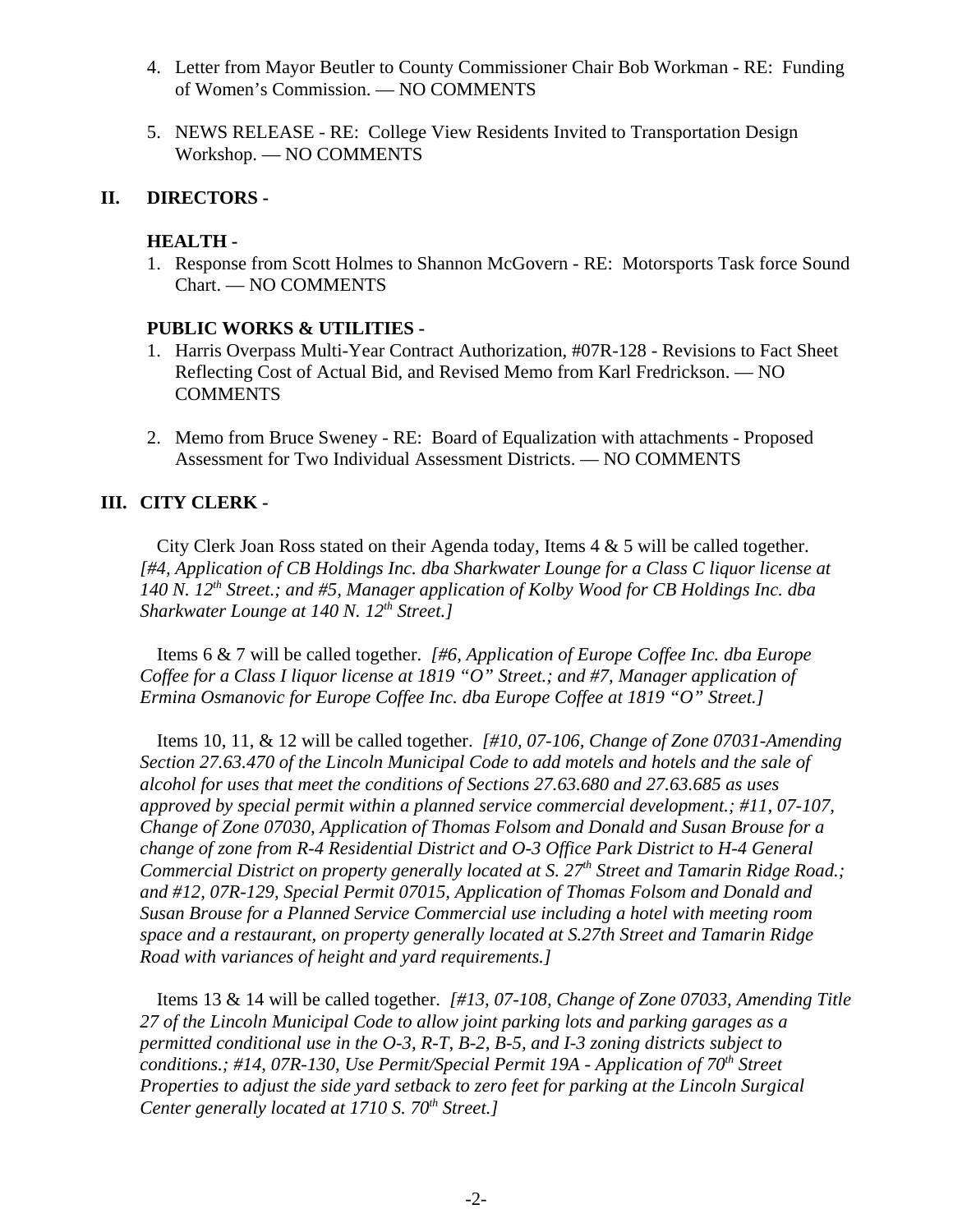For Item 18, they should have a Motion-To-Amend #1 in their packet. *[#18, 07R-128, Authorizing the Mayor to execute a multi-year contract per City Ordinance when funding appropriations comes from more than one fiscal year CIP for the Harris Overpass Reconstruction, City Project 701781.]* 

### **IV. COUNCIL REQUESTS/CORRESPONDENCE -**

#### **JON CAMP - No Comments**

- 1. Email from Jon Camp to Lynn Johnson, Parks & Recreation RE: Youth Sports Programs Cited in Letter from Ben Hochstein. — NO COMMENTS
- 2. Letter to Jon Camp from Ben Hochstein RE: City Budget Cut on Parks & Recreation Youth Sports Division. — NO COMMENTS

#### **JONATHAN COOK - No Comments**

#### **DOUG EMERY - No Comments**

#### **ROBIN ESCHLIMAN** -

Ms. Eschliman stated she would like to speak with Fire Chief Dan Wright after the Directors' Meeting today.

1. Reply to Budget Questions from Karl Fredrickson, Director of Public Works & Utilities. — NO COMMENTS

#### **JOHN SPATZ - No Comments**

1. Reply to Budget Questions from Finance/Budget Department. — NO COMMENTS

#### **KEN SVOBODA -**

Mr. Svoboda stated to Police Chief Casady the individual that you recommended denial on, he already has a liquor license, he was issued a liquor license on 05/31/07. Mr. Svoboda commented so no matter what they do today, he's more than likely going to be able to maintain and Kolby (Wood) is the manager of record. Chief Casady stated he had a license, he surrender the license, and he's applied for a new license which they are opposing because of our history with the place that they have had in the past and Russ Fosler will be at the meeting today to testify and give them the details. Mr. Emery commented so he does not have one currently. Chief Casady replied no, he does not. Mr. Marvin commented on that note when they fill out the form and they talk about charges or pending charges or anything bad that's happen to them and in the past if somebody has had a speeding ticket they were five over, they will check yes and say that I got stopped for speeding. On this particular one the box is checked no and yet they have a long list of activities and there's a note that is underlined in there that says if they fill this out wrong that is a reason for denial as well. Chief Casady replied yes, this happens all the time on various kinds of applications for everything from peddler permits to taxi licenses to concealed carry permits to firearms permits. In generally speaking his experience has been when the applicant checks no what they tell you when you show them their criminal history is oh I forgot about that which is normal with us to the incorrect information and sometimes it's oh I did not know that was an arrest but usually it's just I forgot. Mr. Cook commented regarding beer gardens expansion that's something they have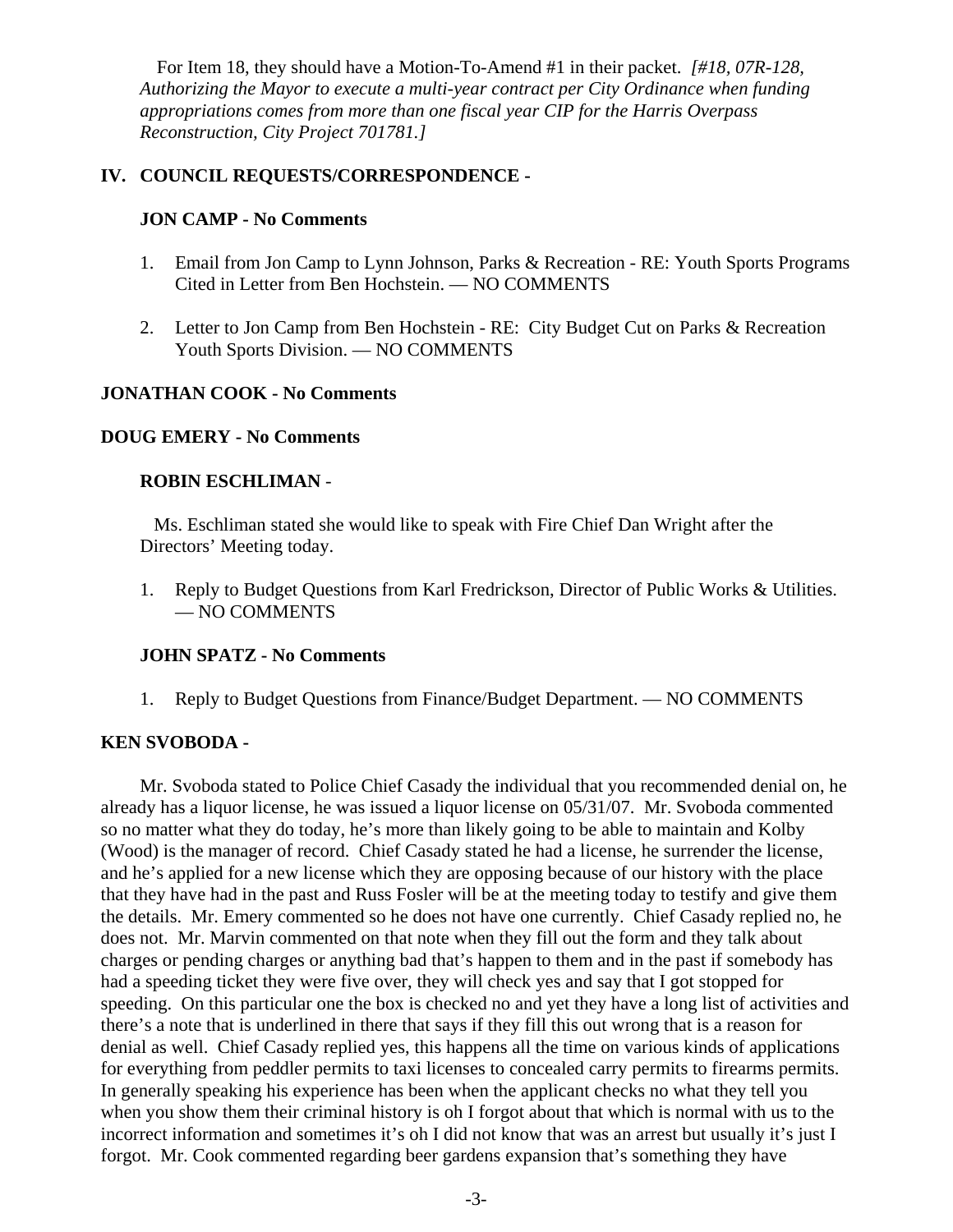discretion over locally that's not something the State Liquor Commission will override us on if we say no. Chief Casady replied they haven't, the two areas where the Commission has basically done what the local governing body recommends are those expansions into outdoor areas-beer gardens and also special designated licenses-SDL's, so those are the two places where your action is action not just recommendation. Ms. Eschliman asked Chief Casady if he could also have Russ Fosler there with information on 'Duffy's' as to the number of complaints that they have taken? Chief Casady stated they will be there with the information on how many incidences have happened at 'Duffy's'. Noting, they're going to have to put that in the context of the busy downtown bars but he can testify to that. Ms. Eschliman commented her question will be how many of these are related to a beer garden.

#### **DAN MARVIN - No Comments**

#### **V. MISCELLANEOUS -**

- 1. Email from Ann Shrewsbury, Time Warner Cable, to Kristen Rock RE: Email sent to City of Lincoln on Time Warner Complaint. — NO COMMENTS
- 2. Email from Ann Shrewsbury, Time Warner Cable, to Kristen Rock RE: Customer Service and Premium Channels. — NO COMMENTS
- 3. Email from Shannon McGovern RE: Articles on Drag Strip Sound Testing. NO **COMMENTS**
- 4. Email from Shannon McGovern RE: Facts on Payment for Drag Strip Sound Testing. NO COMMENTS
- 5. Email from Shannon McGovern RE: Drag Race Schedule for Sound Testing. NO **COMMENTS**
- 6. Email from Shannon McGovern RE: Special Permit #06065. NO COMMENTS
- 7. Email from Kyle Fischer, Wendy Birdsall, Lincoln Chamber of Commerce RE: Lincoln Chosen as Host for 2010 National Special Olympics Games. — NO COMMENTS
- 8. Letter from Hope Smith RE: Complaint on Dr. John's Store at  $48<sup>th</sup>$  & Vine Streets. NO COMMENTS
- 9. Letter from Joyce Morgan RE: Request to Continue to Fund the Calvert ActivAge Center for the Lincoln Area Agency on Aging. — NO COMMENTS
- 10. Email from Shari Rosso RE: Opposed to Cuts Proposed to the City of Lincoln Youth Sports Department/Youth Sports Programs - 2,100 Youth Affected. — NO COMMENTS
- 11. Letter from Betty Speidell, Speidell Monuments, Inc. RE: Placement of the Large Lamar Billboard. — NO COMMENTS
- 12. Email Letter from Gregory Nielsen, Lincoln North Creek LLC, c/o DeCameron Group Inc. - RE: Lincoln North Creek Street Lighting. — NO COMMENTS